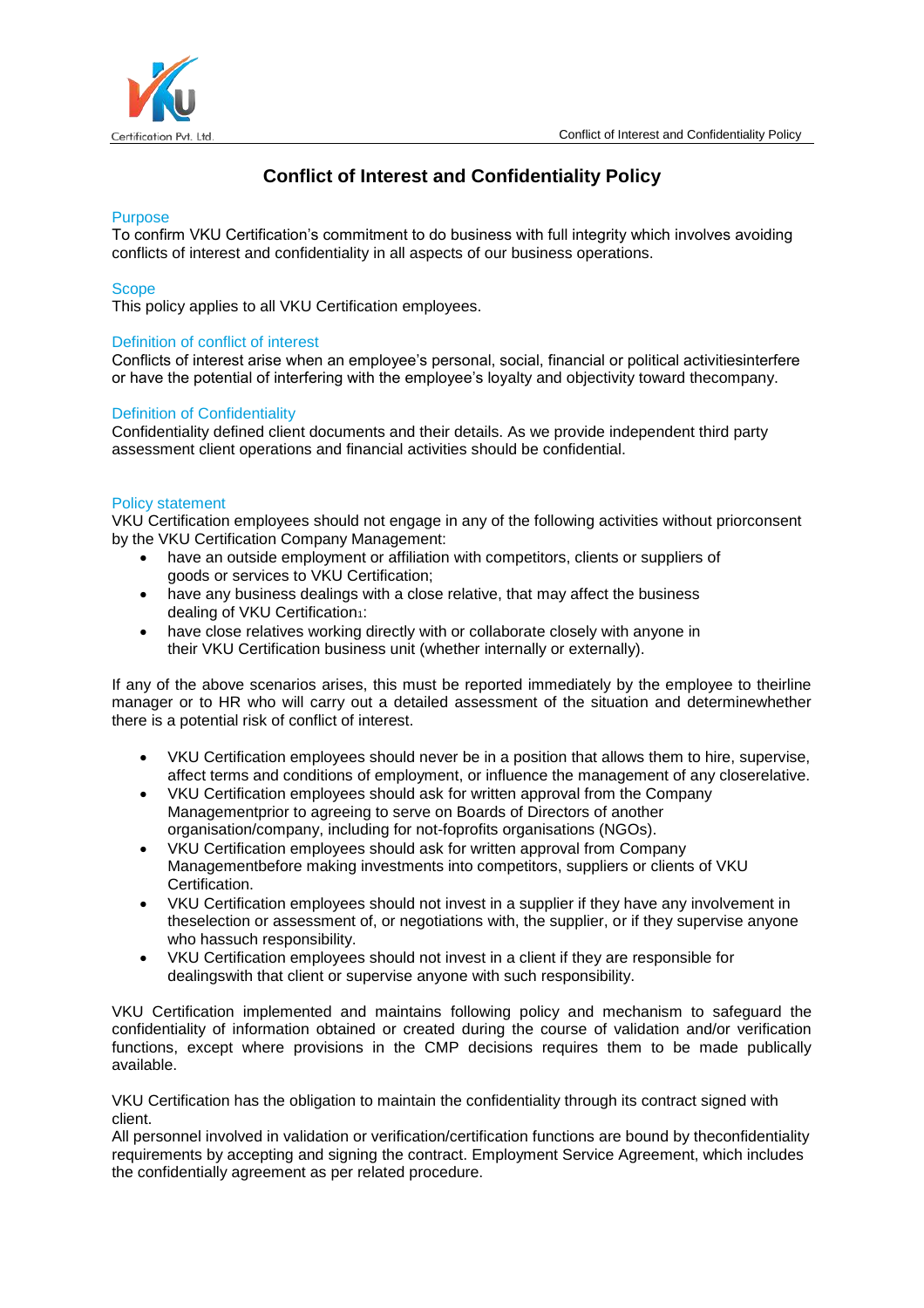

Conflict of Interest and Confidentiality Policy

VKU Certification, to be in line with the contract signed with PP, does not disclose any information about the project to third party. However, information required by CDM procedures (for e.g. PDD and document related to additionality) monitoring report, is made public on UNFCCC website. VKU Certification informs project participants before releasing confidential information to a third party or if required by law.

## Process for reporting

Employees must report any instances where there is a conflict of interest or suspicion of a potential conflict of interest directly to their line manager or HR, once they become aware of it. If an employee has questions or concerns about their responsibilities under the Conflict of Interest Policy, they must consult the line manager or HR. If an employee is in doubt about whether it is appropriate to accept or hold competitor information, they ought to contact HR.

## **Consequences**

Conflicts of interest will be resolved if dealt with in a mutually acceptable way. Failure to disclose a conflict of interest may lead to disciplinary action. Dismissal from VKU Certification as a possible result is not excluded.

### Training and awareness

1. This policy will be accessible from the Services section in our internal project management tool. It will be available to all employees and the policy will be highlighted during all new employee inductions.

2. Aspects of this policy are included in the company's 'Code of Conduct'.

3. VKU Certification will conduct training to ensure that the employees understand the risks of conflicts of interest and what they should do in such cases.

4. Internal training about this policy will be part of regular company HR training.